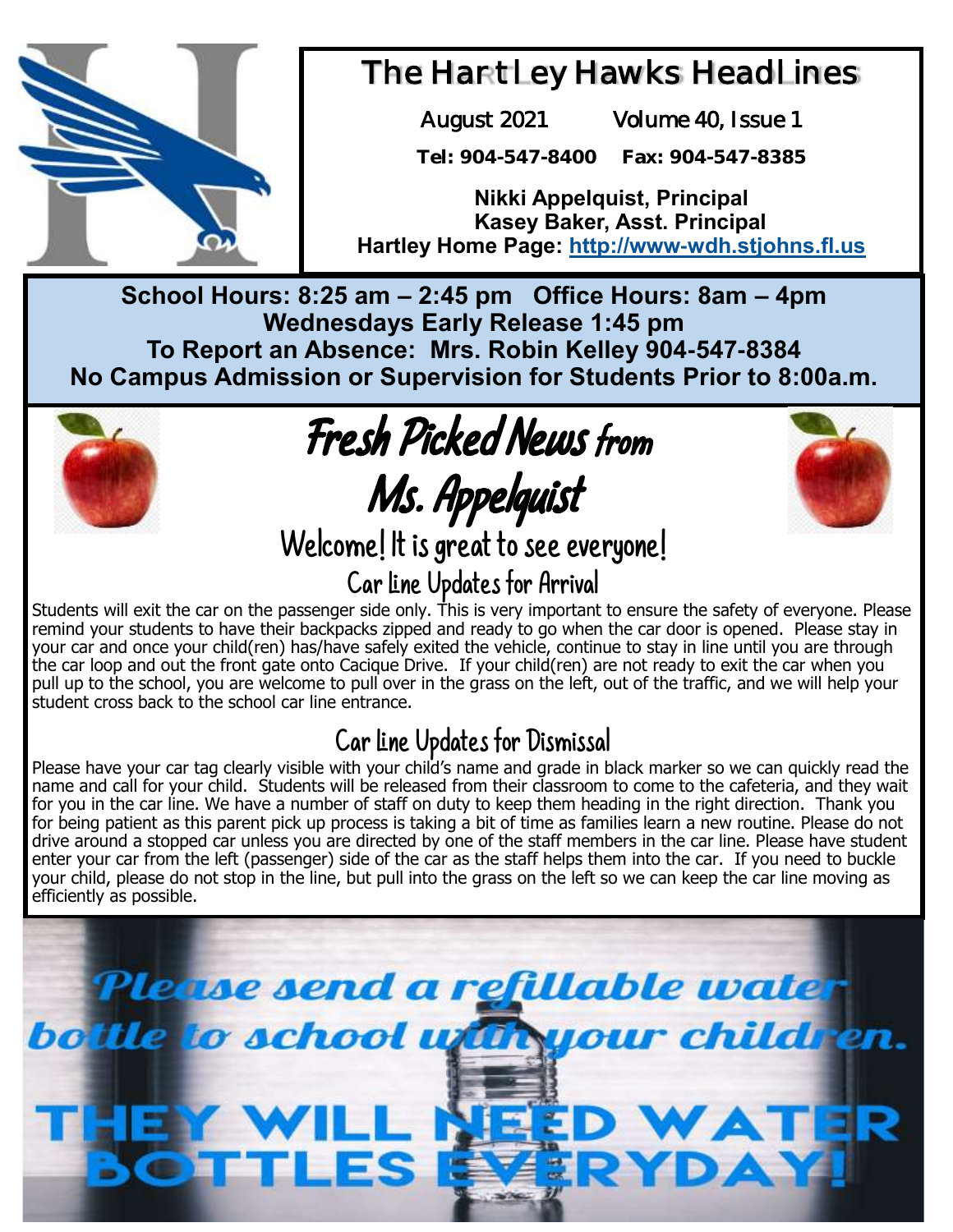# Fresh Picked News from Ms. Appelquist

Bus Information

Bus transportation is available for most students. If you would like more information about your bus stop and time, please transportation at 547-8710. They are happy to help. Your bus information is also available in Home Access Center (HAC).

### PTO Information

Hartley PTO needs volunteers to help organize fundraisers, staff appreciation events, and student activities. If you would like to be on the board or just a committee member for an event, please e-mail:

#### **Megan Register, PTO President: [meganregister5@gmail.com](mailto:meganregister5@gmail.com)**

#### B.E.S.T. Standards Presentation

The following link has a video is to provide parents and community members with information about the new B.E.S.T. Standards for English Language Arts and math. The video also explains the timeline for the implementation of the new standards. <https://www.stjohns.k12.fl.us/news/best-standards-presentation/>

#### COVID Information

Our district has put together a website for all the COVID information that you may need to access. It is now live at <https://www.stjohns.k12.fl.us/covid-19/>This site includes the COVID Dashboard, Quarantine Help Guides, directions to access online textbooks and Schoology, and Health & Safety resources. This is a great resource for families, and we are very grateful that our district has put all the pertinent information in one place for you. Please take a few minutes to review the shared information.

Unfortunately, we are still experiencing a pandemic and quarantining will continue. As you reference the district website, you will see the updated quarantining timelines, how to access schoology and on-line textbooks, instructional expectations for the school and the student, COVID testing information, etc. The information is complete and very helpful on the district site. If students are asked to quarantine from a classroom, families will be contacted after school hours by text alert.

**Reminder: Please review the Health Questionnaire daily with your student. We ask that students stay home from school when they are sick, awaiting COVID-19 test results, or if anyone in the household is COVID-19 positive. Thank you for partnering with us to help protect the safety of all students and staff.**

#### Volunteer Information

If a teacher requests a family member to volunteer in the classroom, they must have school access preapproved in the system; this includes attendance at any event at Hartley Elementary School, and/or attendance of an awards assembly. If you have not already done so, please complete the School Access Form ([https://stjohns.keepntrack.com/apply/\).](https://stjohns.keepntrack.com/apply/) The process for approval may take up to 4 weeks, so please fill out the application sooner rather than later for any guests that would like to have school access. Once the application is approved, school access will be valid for three years.

Until further notice, only essential volunteers are allowed on campus. An essential volunteer is a volunteer that is requested by the teacher that assists with the instructional day.

## **Fall Pictures are Thursday, September 9th.**

## From the Hartley Kitchen

Lunch Menu: [https://www.stjohns.k12.fl.us/food/](https://nam12.safelinks.protection.outlook.com/?url=https%3A%2F%2Fwww.stjohns.k12.fl.us%2Ffood%2F&data=04%7C01%7CJacey.Gwaltney%40stjohns.k12.fl.us%7Ce350cb4df1d5453cdc8c08d96332da36%7Cb3b3d057fc124f3f92f472be6e844351%7C0%7C0%7C637649892320641784%7CUnknown%7C)

Online Payment Portal: [https://www.stjohns.k12.fl.us/food/paypams/](https://nam12.safelinks.protection.outlook.com/?url=https%3A%2F%2Fwww.stjohns.k12.fl.us%2Ffood%2Fpaypams%2F&data=04%7C01%7CJacey.Gwaltney%40stjohns.k12.fl.us%7Ce350cb4df1d5453cdc8c08d96332da36%7Cb3b3d057fc124f3f92f472be6e844351%7C0%7C0%7C637649892320651800%7C)

Free/Reduced Lunch Application: [https://www.stjohns.k12.fl.us/food/free/](https://nam12.safelinks.protection.outlook.com/?url=https%3A%2F%2Fwww.stjohns.k12.fl.us%2Ffood%2Ffree%2F&data=04%7C01%7CJacey.Gwaltney%40stjohns.k12.fl.us%7Ce350cb4df1d5453cdc8c08d96332da36%7Cb3b3d057fc124f3f92f472be6e844351%7C0%7C0%7C637649892320651800%7CUnk)

Hartley Cafeteria Contact Information Miki Betrone (904)547-8396

[Michelle.M.Betrone@stjohns.k12.fl.us](mailto:Michelle.M.Betrone@stjohns.k12.fl.us)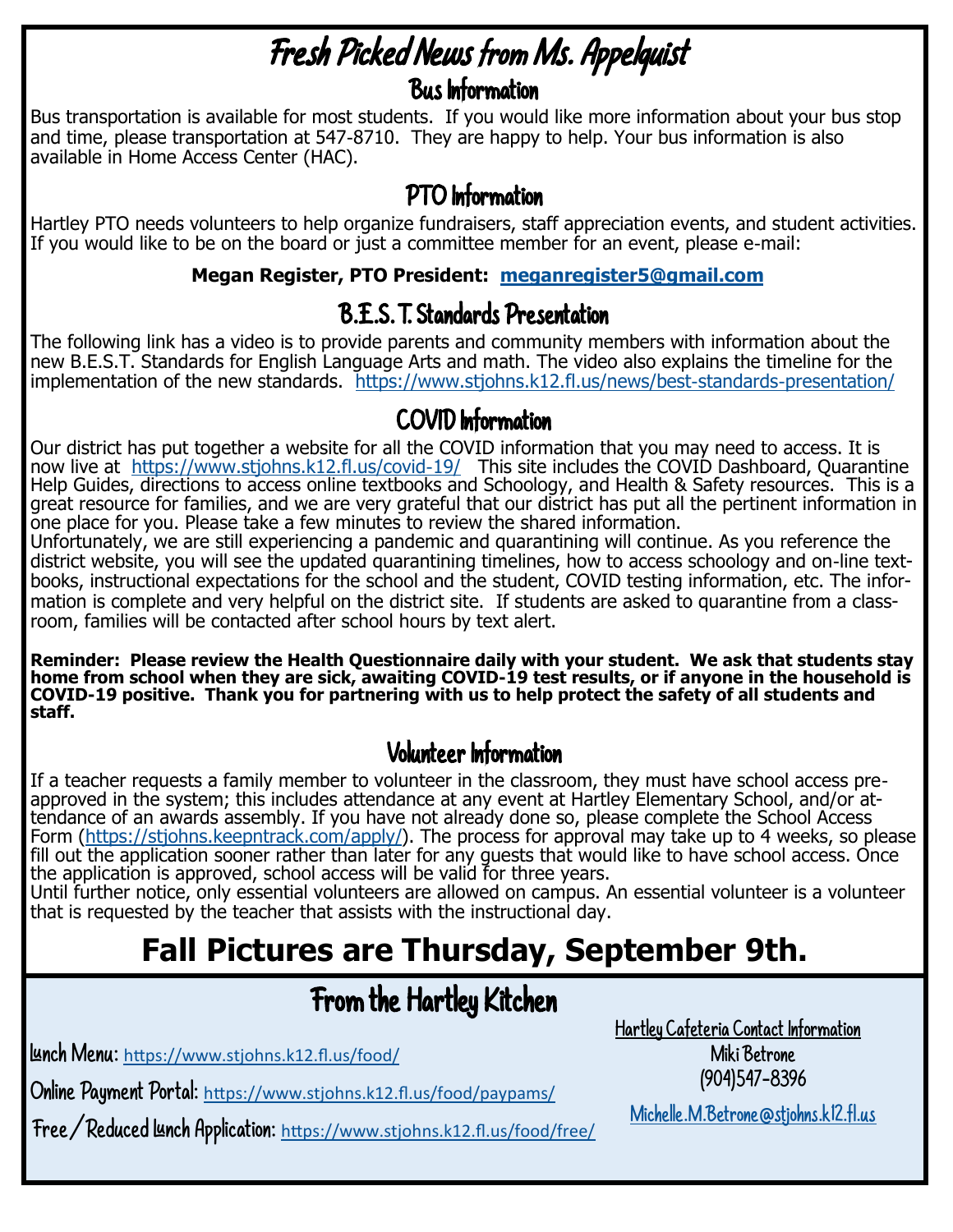# **OUR CLINIC NEEDS CLOTHES!**

Parents/Guardians, Wegare in need of clothing donations for our clinic. If you have shirts, shorts, or pants that need a new home, please think about donating them to the Hartley Clinic.  $Jhank_0$  you!

IF YOUR CHILD HAS TEVER OR FEU-LIKE SYMPTOMS PLEASE DO NOT SEND IHEM TO SCHOOL. Thank you por your part In<br>keeping everyone healthy.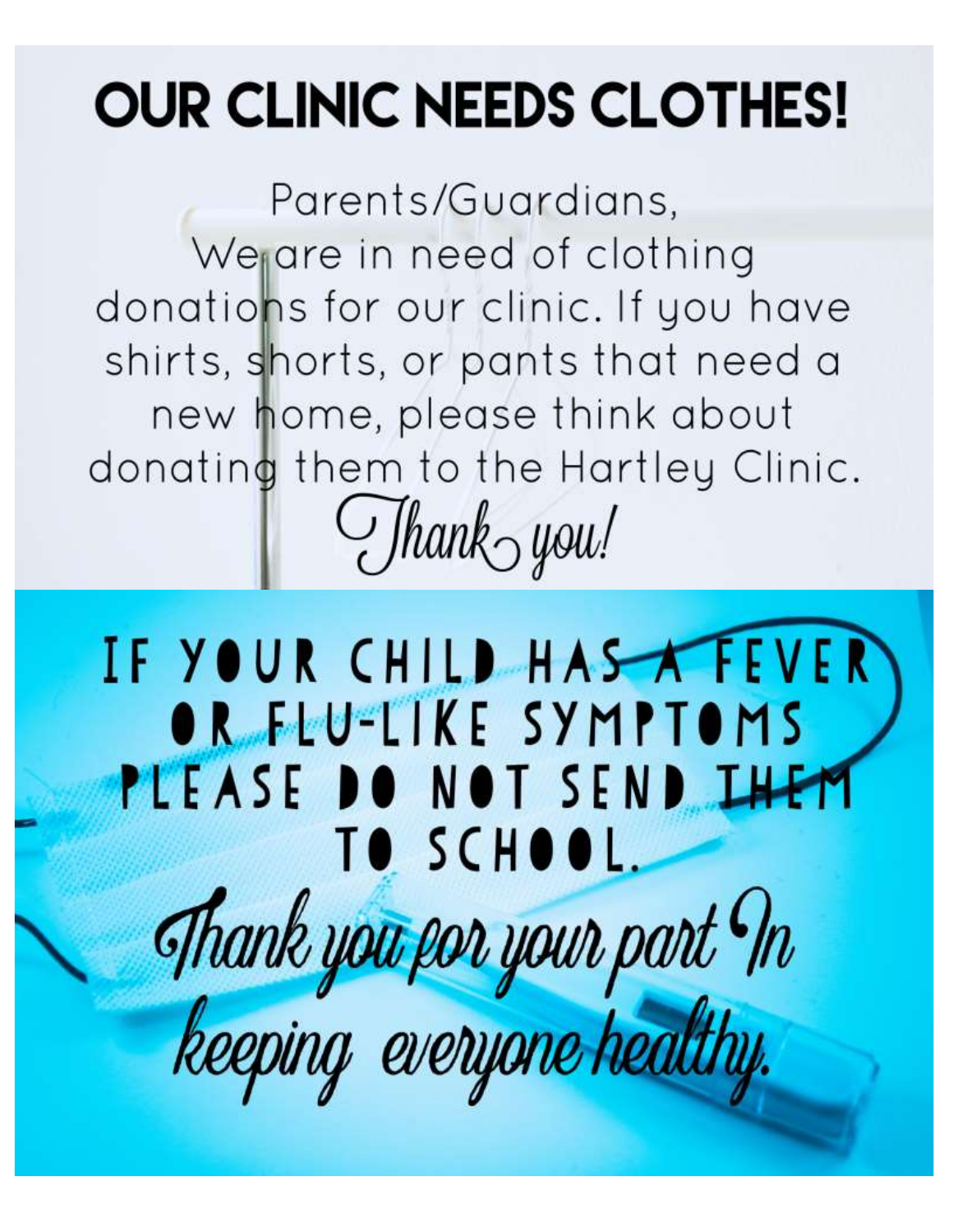

# **CHARACTER COUNTS at HARTLEY!**

CHARACTER COUNTS is an educational framework for teaching universal values and a national coalition of organizations that support each other. The result is a culture change in your school, business or organization. CHARACTER COUNTS! improves the lives of the adults who teach it, the communities that embrace it and the students who make better choices as a result of it. The vitality of our community is dependent on building and maintaining strong character.

Each month, the district will introduce or reinforce one of the character pillars. Please look at the school newsletter to see which pillar we are focusing on. Each pillar is associated with a color and a definition that will help students understand the importance of having good character.

#### **Help us kick start Character Counts with a Color Week!**

Each day we will wear the assigned color and learn about that character trait.

| <b>ORANGE (Fairness)</b>      | Monday, Aug 23rd    |
|-------------------------------|---------------------|
| <b>GREEN (Responsibility)</b> | Tuesday, Aug 24th   |
| PURPLE (Citizenship)          | Wednesday, Aug 25th |
| YELLOW (Respect)              | Thursday, Aug 26th  |
| RED (Caring)                  | Friday, Aug 27th    |
| <b>BLUE</b> (Trustworthiness) | Monday, Aug 30th    |

#### **Thank you for your support!**



## **St. Johns County School District Pillars of the Month August** – All Pillars **September** – Fairness **October** – Responsibility **November** – Citizenship **December** – All Pillars **January** – Respect **February** – Caring **March** – Trustworthiness **April** – All Pillars **May** – Citizenship (with an emphasis on patriotism)